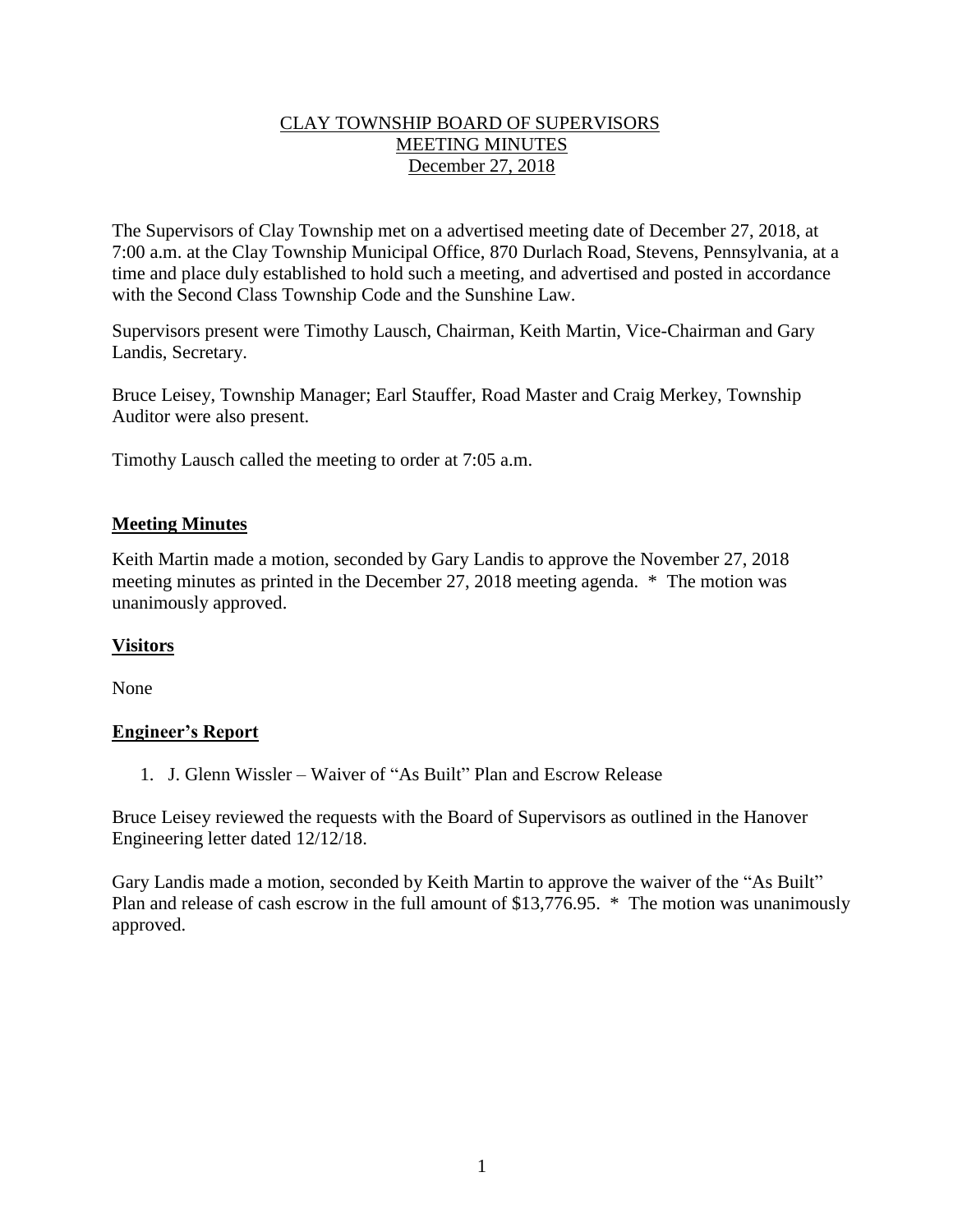## **Old Business**

1. Girl Scout Camp - Logging

Bruce Leisey informed the Board of Supervisors he attended a compliant driven visit to the logging site by Lancaster County Conservation District.

It was determined by LCCD that there was no logging activity in the delineated wetland areas.

#### **New Business**

1. Approve 2019 Proposed Budget

After review and discussion, Keith Martin made a motion, seconded by Gary Landis to approve the 2019 Proposed Budget as printed in the December 27, 2018 meeting packet. \* The motion was unanimously approved.

2. Road Master Update

Earl Stauffer updated the Board of Supervisors.

Gary Landis made a motion, seconded by Keith Martin to approve rental of tiger mowing tractor to trim trees and brush along the roads at a cost of \$5,800 plus \$700 for delivery and pick up for one month. \* The motion was unanimously approved.

3. Township Manager Update

The Township Manger updated the Board of Supervisors.

Gary Landis made a motion, seconded by Tim Lausch to authorize Bruce Leisey to sell the Howard Price mower and Dodge Intrepid car via an ad in newspaper or via e-auction listing and authorize Bruce Leisey as an authorized signer to transfer title for Intrepid and authorized signer to transfer title of the 2005 Ford pick up from the Northern Lancaster County Regional Police Department. \* The motion was unanimously approved.